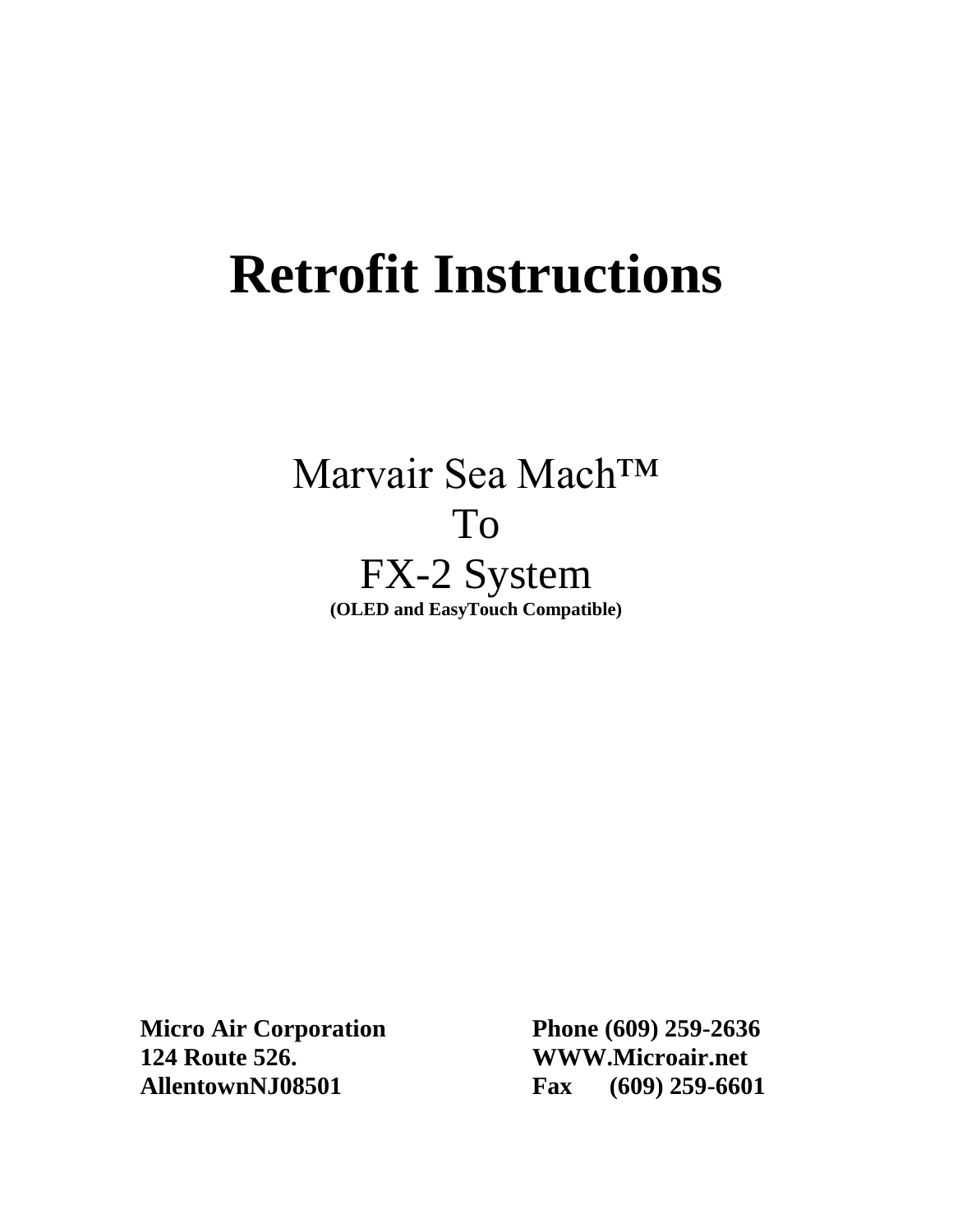#### **Introduction:**

Marvair Marine sold a number of "Sea Mach" controllers in the early years of production. These controllers are not available and no direct replacement for them exists. The following document outlines the steps necessary to retrofit the "Mach Air" style controller also known as an FX II into the original Sea Mach™ electrical box. This controller is produced by Microair corp. and is available as a kit that includes most of the parts needed to complete the installation.



Original Sea Mach™ board FX II completed installation



#### **Materials required:**

1. 4mm (#8) spade terminals appropriate for the gauge wire used (usually 14-16 AWG - Blue).



2. Refrigerant pressure switch connector (supplied SUB-072-X06).



- 3. 20 cm (8 in.) 1.29mm (16 AWG) diameter insulated wire.
- 4. Butt joint connectors appropriate for the gauge wire used (usually 14-16 AWG - Blue).
- 5. RJ45 connector strip and crimp tool and 1 RJ45 connector. This is the standard "CAT5" style tool for 8 pin cables.
- 6. FXII kit consisting of: mounting plate, FXII control (ASY-360), OLED touch display (ASY-386) or EasyTouch display (ASY-389), display cable (SUB-031), and refrigerant pressure switch connector (SUB-072-X06). An optional air sensor (ASY-056-X15) is recommended to replace the existing air sensor.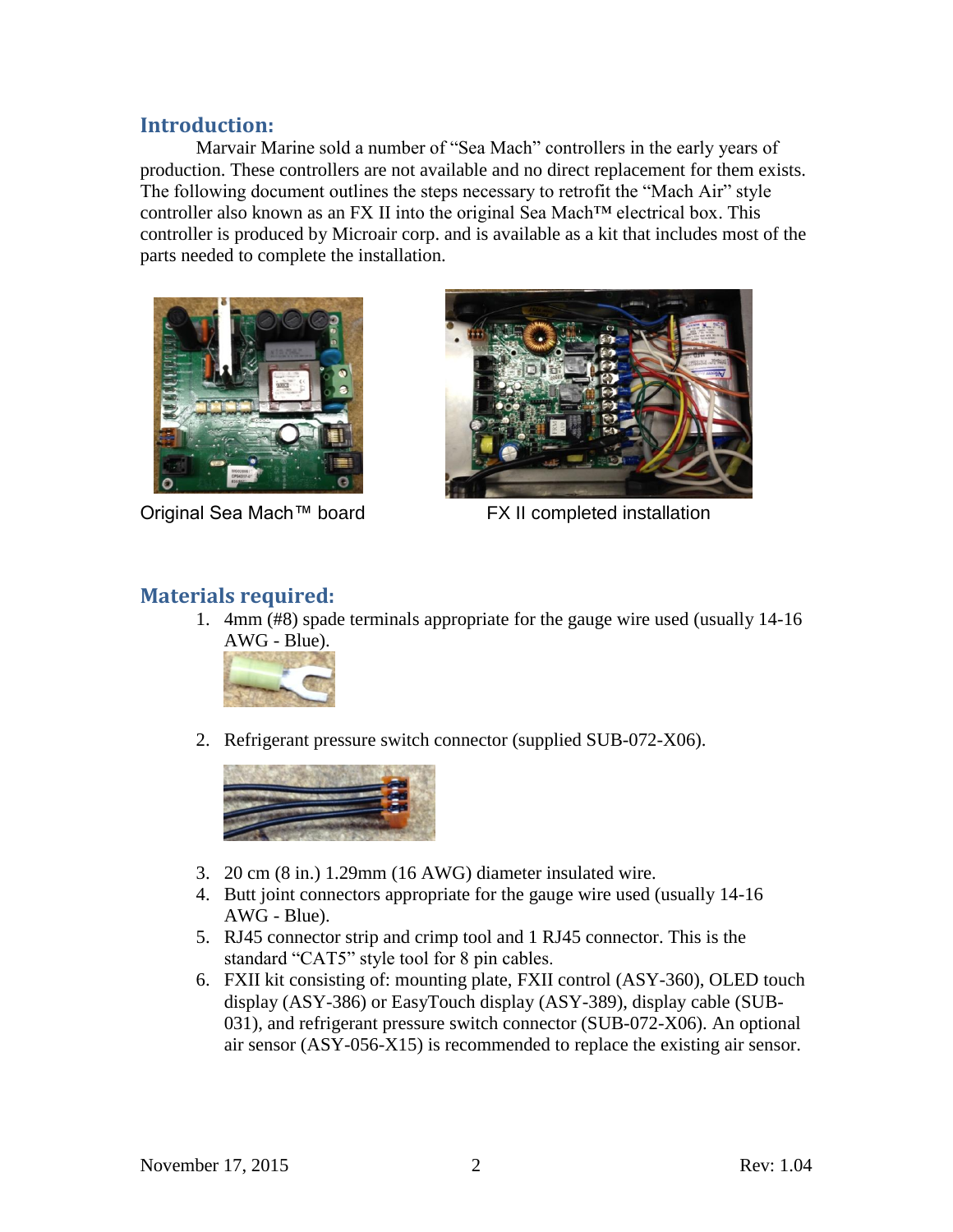#### **Rework Procedure:**

- 1. Remove power from the system by turning off the breaker powering the system.
- 2. Open the electrical box and remove the power L1 and L2 connections from the large green connector. Use masking tape to label these connections as "AC Line". Install a spade terminal on each wire.



- 3. Disconnect the display cable.
- 4. Disconnect the air sensor cable and completely remove the air sensor from the system. Install the new air sensor in the same location as the old one leaving the cable unplugged for now.



5. Disconnect the pump wires and use masking tape to label the wires as "Pump". Install a spade terminal on each wire. Disconnect the green ground wire connected to the "TERRE1" terminal. Label the wire "Ground" using masking tape. Remove the existing connector and install a spade terminal on the wire.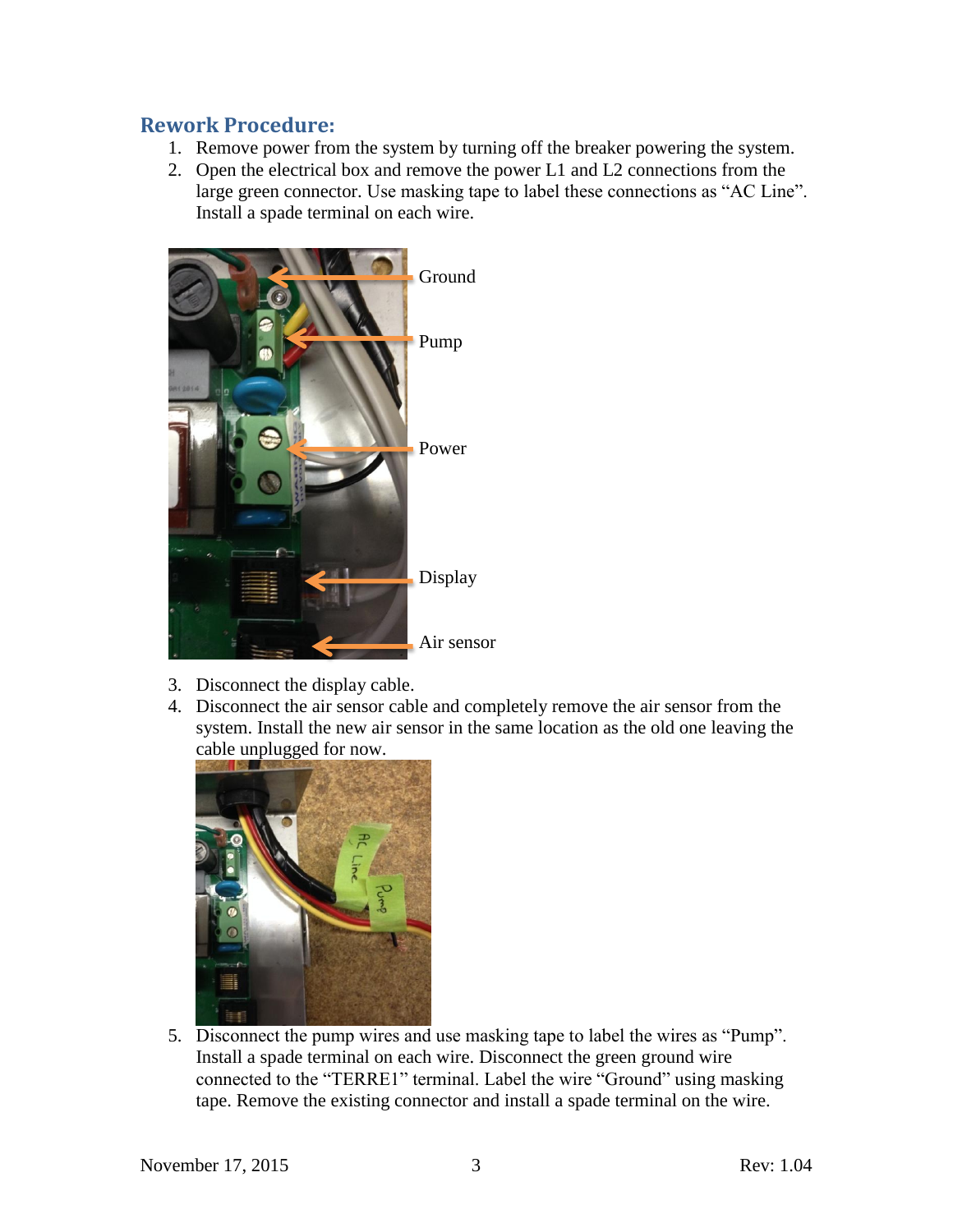- 6. Disconnect the wires connected to the "Valve1" and "Valve2" terminals. Label the wires "Valve" using masking tape. Remove the existing connectors and install spade terminals on each of the wires.
- 7. Disconnect the wires from the "COMP3" and "CAPACOM1" terminals and splice them together. In some installations, the "CAPACOM1" wire can be removed and the "COMP3" wire connected directly to the run capacitor if wire length permits.
- 8. Disconnect the wire connected to the "COMP1" terminal. Label this wire "COMP L1" using masking tape. Remove the existing connectors and install a spade terminal on each wire.



- 9. Disconnect the wires from the "COMP2" and "CAPACOM2" terminals. Follow the "CAPACOM2" wire to the connection on the run capacitor. Connect the "COMP2" wire to the same terminal group that the "CAPACOM2" wire connects to. Label the disconnected end of the "CAPACOM2" wire as "Comp L2". Remove the existing connector and install a spade terminal on the end of this wire.
- 10. Disconnect the wires connected to the "FAN3" and "CAPAFAN1" terminals and splice them together.
- 11. This step requires a 20 cm. (8 in.) piece of wire at least 1.29mm (16 AWG). Disconnect the wires connected to the "FAN2" and "CAPAFAN2" terminals and splice them together with the 20cm piece of wire. Connect a spade terminal to the end of the 20 cm wire and label the wire "Fan L2" using masking tape. Install a spade terminal on the end of this wire.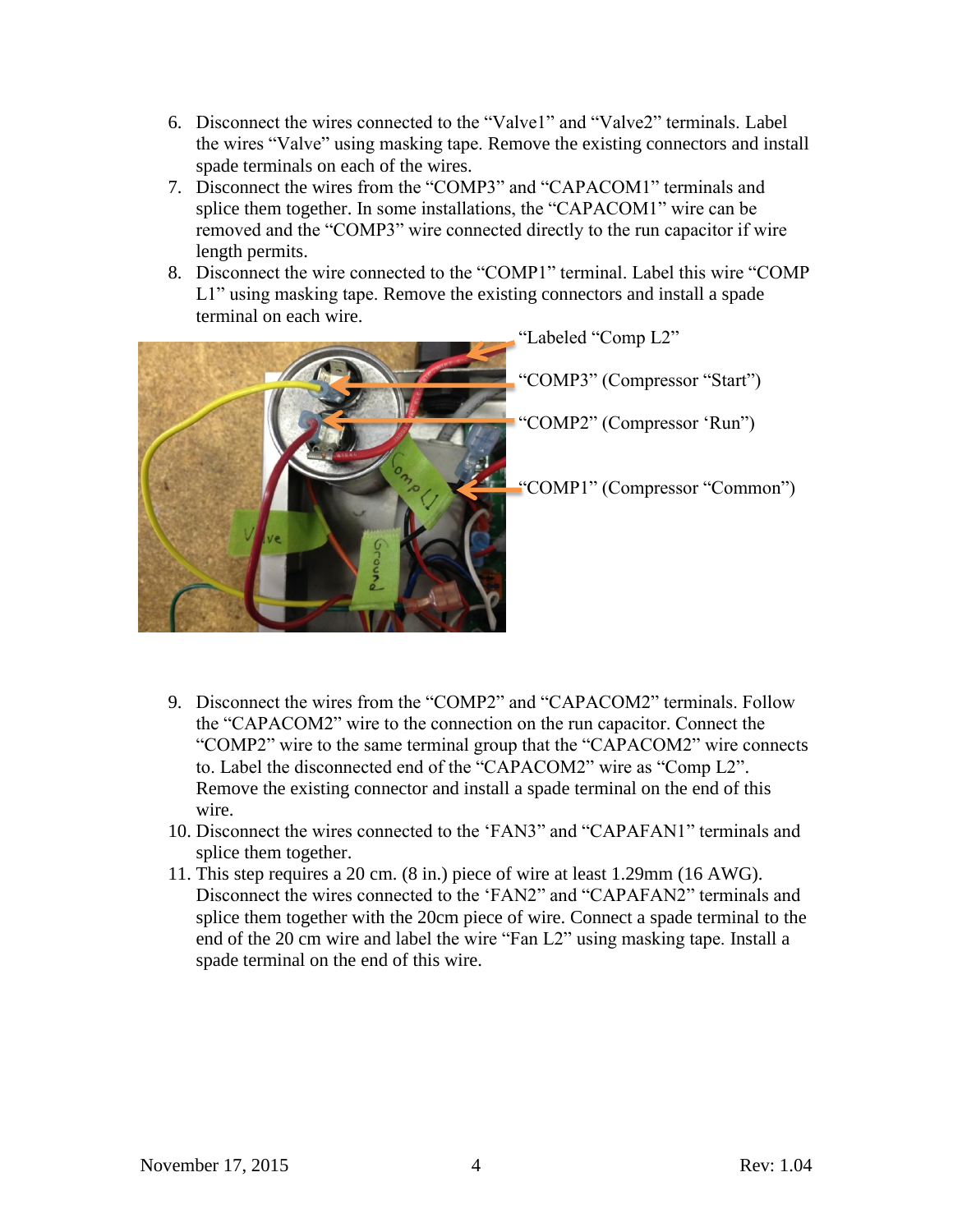12. Disconnect the wire connected to the "FAN1" terminal and label it "FAN L1"using masking tape. Remove the existing connector and install a spade terminal on this wire.



CAPAFAN2, FAN2, 20cm wire. CAPAFAN1, FAN 3

13. Cut the wire from the plug connected to J3 that is closest to the "CAPAFAN2" terminal and splice it to the loose wire on the supplied connector.



14. Cut the center wire on the plug connected to J3 and splice it to the remaining outer wire on the supplied connector.



15. Cut the remaining wire from the plug connected to J3 and connect it to the middle wire on the supplied connector.

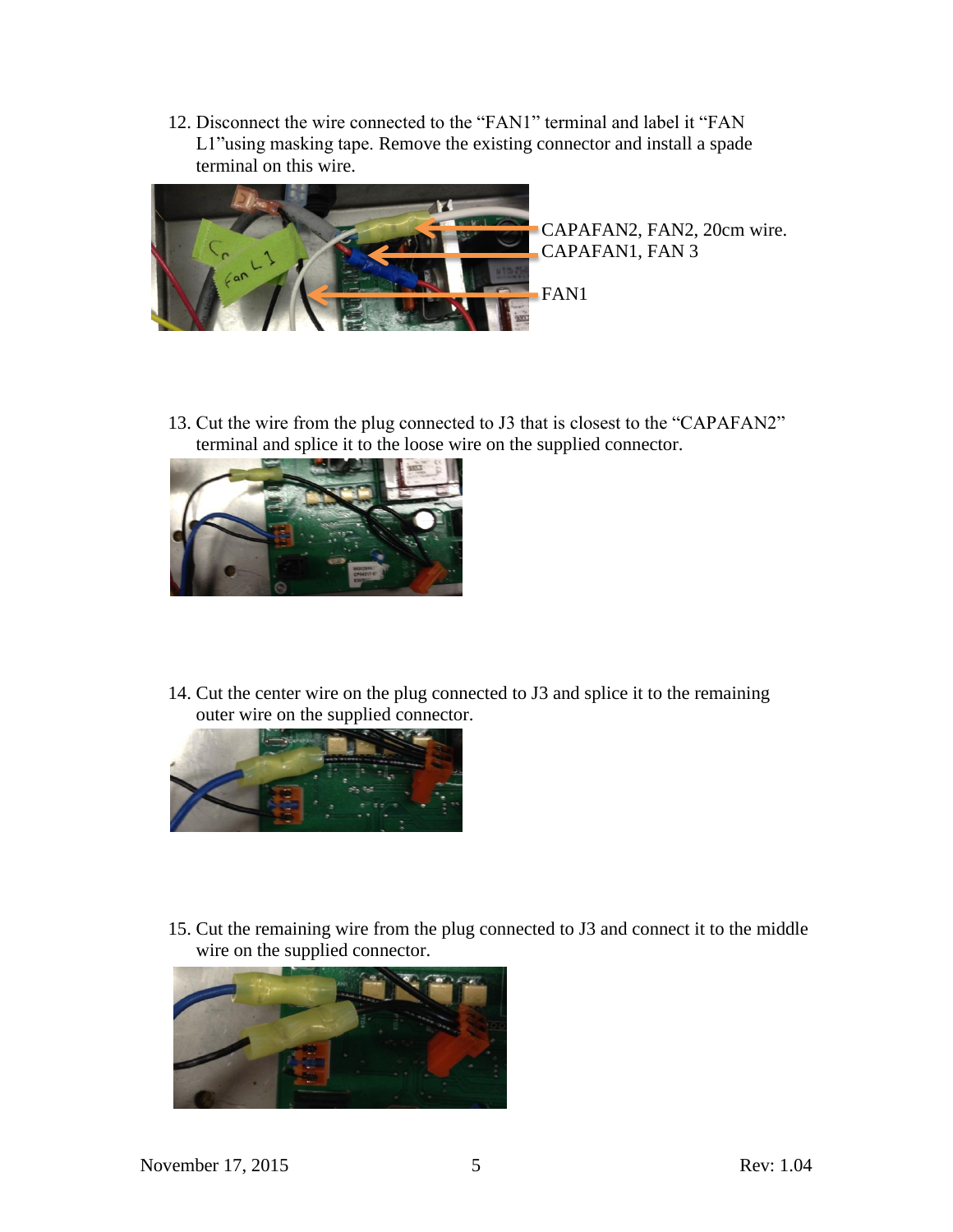- 16. Remove the coil sensor from J6 if one is connected. The coil sensor can be completely removed as it is not used in the new installation.
- 17. Remove the old board and install the FXII control board.
- 18. Connect the labeled wires to the terminal strip as follows:
	- a. Connect the Fan L1 wire to FAN L1 terminal.
	- b. Connect Fan L2 wire to FAN L2 terminal.
	- c. Connect one of the valve wires to VALVE L1 terminal.
	- d. Connect the second valve wire and one of the pump wires to PUMP L2 terminal.
	- e. Connect the remaining pump wire to PUMP L1 terminal.
	- f. Connect the Comp L1 wire to the COMP COM-L1 terminal.
	- g. Connect the Comp L2 wire to the COMP RUN-L2 terminal.
	- h. Connect the AC L2 wire to the AC L2 terminal.
	- i. Connect the AC L1 wire to the AC L1 terminal.
- 19. Connect the ground wire to one of the corner board mounting screws.
- 20. Plug in the air sensor in the ALT AIR jack.
- 21. Plug in the refrigerant pressure jack into the white "FREON" jack.
- 22. If you system has a low pressure switch, remove jumper JP7.
- 23. Verify the 3 pin jumper JP11 is set for the OLED position.
- 24. Verify that JP9 is removed or covering only one pin.
- 25. The display cable end must be removed and reversed to use the display. Mark the pin side with a permanent marker.



26. Cut off the plug. With the appropriate tool, strip the cable and install a new end on the cable. The end should be placed on the cable with the pins facing opposite of the marks made in step 26.



- 27. Crimp the new end using the appropriate tool.
- 28. Install the display. A new OLED display must be used with the FX II system.
- 29. Reinstall the electrical box and replace the cover.
- 30. Breaker on the unit.
- 31. Change programmable parameters as necessary for the installation.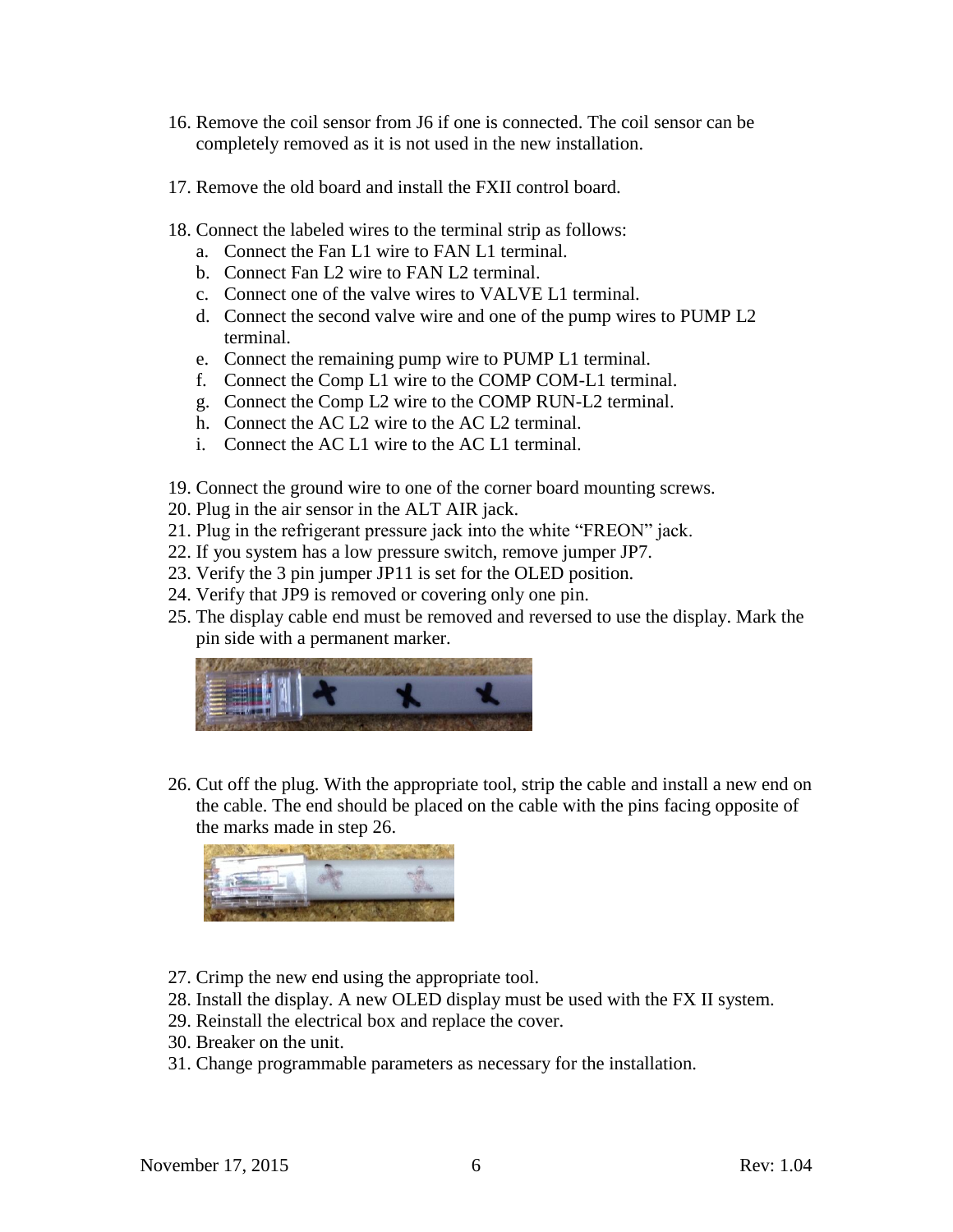## **Finished Wiring Diagram**